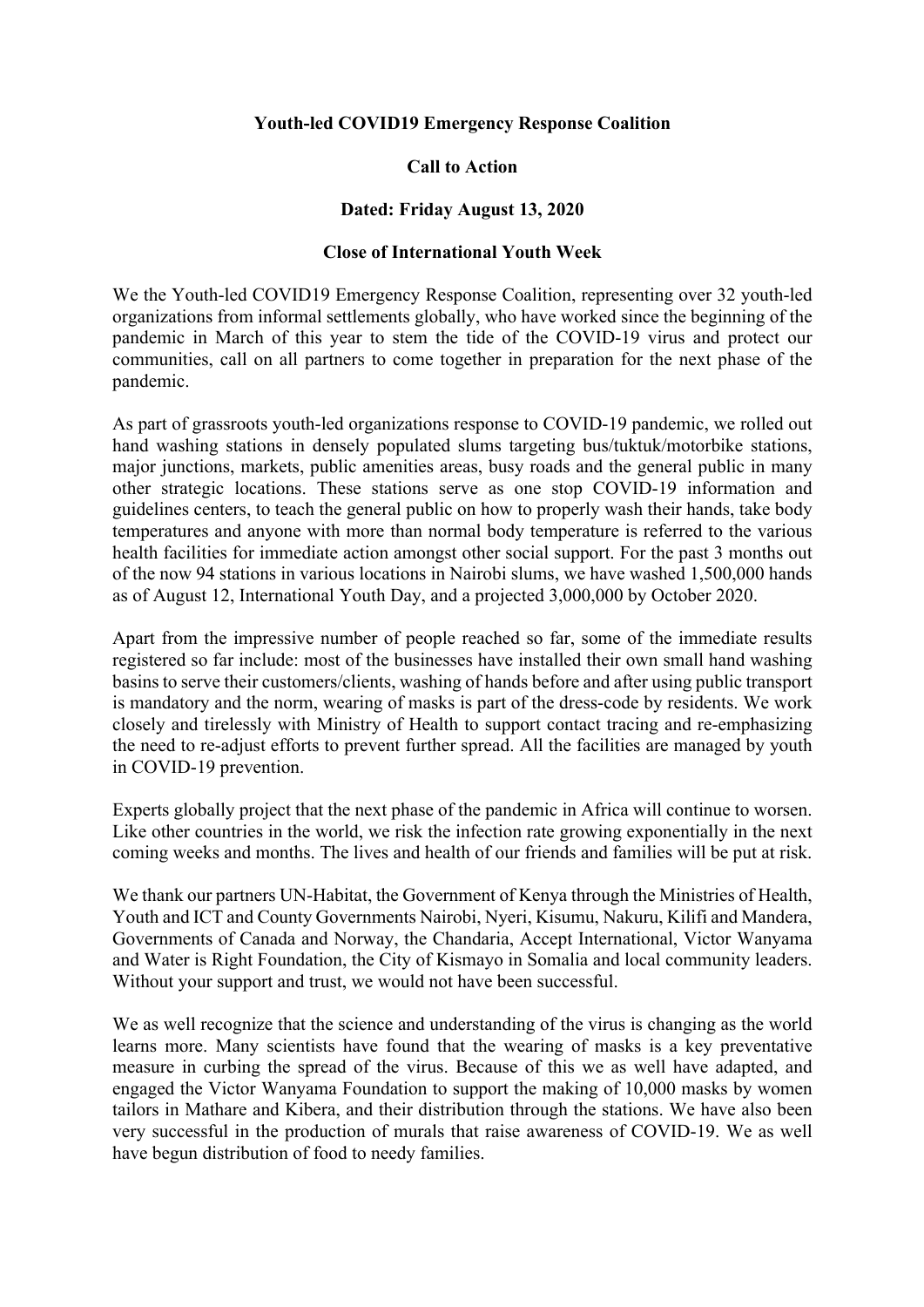With the average number of infections growing daily at this stage of the pandemic, we request our partners to work with us on the following:

- 1. Expanded support of current COVID-19 Prevention and Handwashing Stations and related services in informal settlements and towns in Kenya and globally.
- 2. Support the production and distribution of masks locally made by women in the community, by empowering their socio-economic rights and supporting sustainable livelihoods especially during this critical COVID-19 period with most of them having lost their jobs and with families to take care of. Our goal is to distribute approximately 20,000 free masks within the next 2 months to those who cannot afford.
- 3. Establishment of isolation centers. These sites would offer a safe space for those in need of a place to isolate themselves from their families and close relations for a short time. These spaces will also offer support for those unable to go to the hospital but want to be tested and need support with food and medical supplies.
- 4. Expansion of testing services to assure that everyone has access, for free, to live saving knowledge.
- 5. Provision of child educational support programmes. With school programmes halted until 2021, our primary concern is that most children will miss a great part of their educational curriculum, and that their parents will not be able to take care of them during the day.

We are at a very critical stage in slaying this dragon, and any support given will count for generations to come, we the youth are more than determined to lead from the front. This is an appeal to our partners to kindly and urgently consider extending and expanding the engagements we've since the beginning of the pandemic.

(Prevenchy

Moses Omondi Kibera Emergency Community Response

Isaac Muasa Mathare Environmental One Stop

On behalf of the Youth-led COVID19 Emergency Response Coalition

- 1. Act Now Youth Group
- 2. Beavers Youth
- 3. Cachers Youth Group
- 4. Coalition for Grassroots Human Rights Defenders
- 5. Friend Pivot Group
- 6. Ghetto Youth
- 7. Good Guys